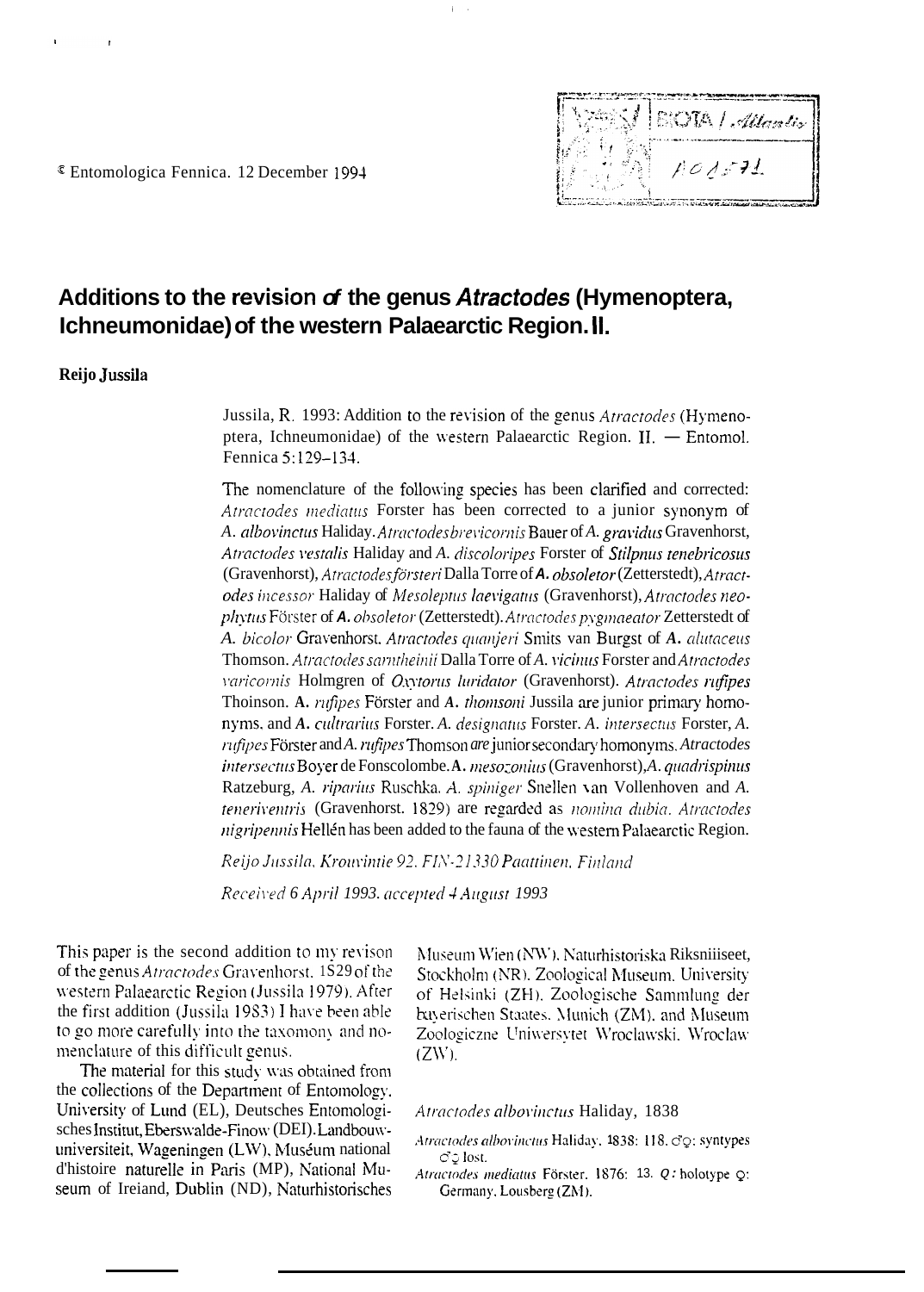Fitton (1976) assumed Atractodes albovinctus to be a nomen dubium. However, this is clearly a mistake because so many literary facts have been published about this species under the name albovinctus (e.g. Schmiedeknecht 1906, Morley 1913 and Roman 1918). We need no designation of a neotype since no confusion exists regarding the application of this name. Roman (1918) synonymized *mediatus* with albovinctus.

# Atractodes alutaceus Thomson, 1884

- Atractodes alutaceus Thomson, 1884: 1056, CQ; Irctotypr Q: Sweden, Liind. R.Jussila designated 1979 (EL).
- Atractodes Quanjeri Smits van Biirgst. 1913: 365, O; holotype Q: thr Netherlands, Burgst near Bredn (LW); syn.n.

The type specimen of Atractodes quanjeri which I have seen was previously examined by Roman, who came to the same conclusion as myself. He did not publish the results but wrote to Landbouwuniversiteit about the matter (letter 16 March 1937).

### Atractodes angustipennis Förster, 1876

- Atractodes angustipennis Förster, 1876: 116. c: lectotype Q: Belgium, Eupen, R.Jussila designated 1979 (ZM).
- Atractodes adversarius Förster, 1876: 142: C: lectotype C: Germany, Aachen (ZM), hereby designated. Förster's other type specimens belong to A. assimilis Förster, 1876 (Jussila 1979). In Jussila 1979: 43 (Index) the name *adversarius* is in an incorrect form "adversorius" (a lapsus).
- Atractodes flavicoxa Thomson, 1884: 1024, OQ; lectotype Q: Sweden, Lund, R.Jussila designated 1979 (NR).
- Atractodes thomsonii Dalla Torre, 1902: 725, a new name for A. flavicoxa Thomson.

For more synonyms and details, see Jussila 1979.

# Atractodes bicolor Gravenhorst, 1829

- Atractodes bicolor Gravenborst, 1829b; 791, 0: lectotype 0: Poland, Warmbrunn, R.Jussila designated 1979 (ZW).
- Ichneumon (Stilpnus) pygmaeator Zetterstedt 1838: 362. ○; holotype ○: Sweden, Juckasjoki (EL), syn. n.
- Atractodes cultrarius Förster, 1876; 107, Q; holotype Q; Germany. Aachen (ZM); a junior secondary homonym of Asyncrita cultraria Förster [see Atractodes designatus (Förster)].

The abdomen of A. *pygmaeator* is medially yellowish orange and the tarsi are wholly light. Hence it belongs to the Palaearctic subspecies Atractodes bicolor bicolor Gravenhorst. Horstmann (1968) first discovered that Ichneumon pygmaeator belongs to the genus Atractodes.

#### Atractodes croceicornis Haliday, 1838

Atractodes croceicornis Haliday. 18-38: 118. O: syntypes Q: Ireland (lost). The specimen labelled and piiblished as "type" by Morley (1913) (ND) is mounted on n pin with a black head, which, according to A.W.Stelfox (Fitton 1976) indicates that it is not British (or Irish) and therefore cannot be one of thr syntypes. We need no designation of a neotype because thsrr is no confusion regarding ths application of this name.

Atractodes progenitus Forster. 1876: 161.0.

Atractodes designatus Förster, 1876: 19, Q: lectotype Q: Germany, Anchen (ZM); n junior secondary homonyiii of Asyncrita designata Förster. 1876.

In Jussila 1979: 37 the nanie progenitus is in an incorrect form "prognitus" (a lapsus). For more synonyms and details, see Jussila 1979.

### Atractodes cryptobius Förster, 1876

Atractodes cryptobius Förster, 1876: 120, Q.

In Jussila 1979: 39 rhe name cryptobius is in an incorrect forni "eryptobius" (a lapsus). For more synonyms and details. see Jussila 1979.

#### A tractodes designatus (Forster, 1S76)

- Asyncrita designata Förster, 1876: 14, O: holotype O: Switzerland, Oberengadin in Heuthal (ZM); a senior secondary homonym of Atractodes designatus Förster (see A. croceicornis).
- Asyncrita cultraria Förster, 1876: 15. CO; lectotype O; Switzerland, Bernina, R.Jussila designated 1979 (ZM); a senior secondary homonym of Atractodes cultrarius Förster (see A. bicolor).

Because the genus Asyncrita has been united with Atractodes (Jussila 1979), Asyncrita cul*traria* is considered to be the senior and *Atrac*todes cultrarius Förster the junior secondary homonym (see A. bicolor). For more synonyms and details, see Jussila 1979.

#### Atractodes fumatus Haliday, 1838

Atractodes fumatus Haliday, 1838: 119. Q.

Atractodes proprius Förster, 1876: 135, c. In Jussila 1979: 12 the name *proprius* is in an incorrect form "*pro*sopius" (a lapsus).

For more synonynis and details, see Jussila 1979.

#### 130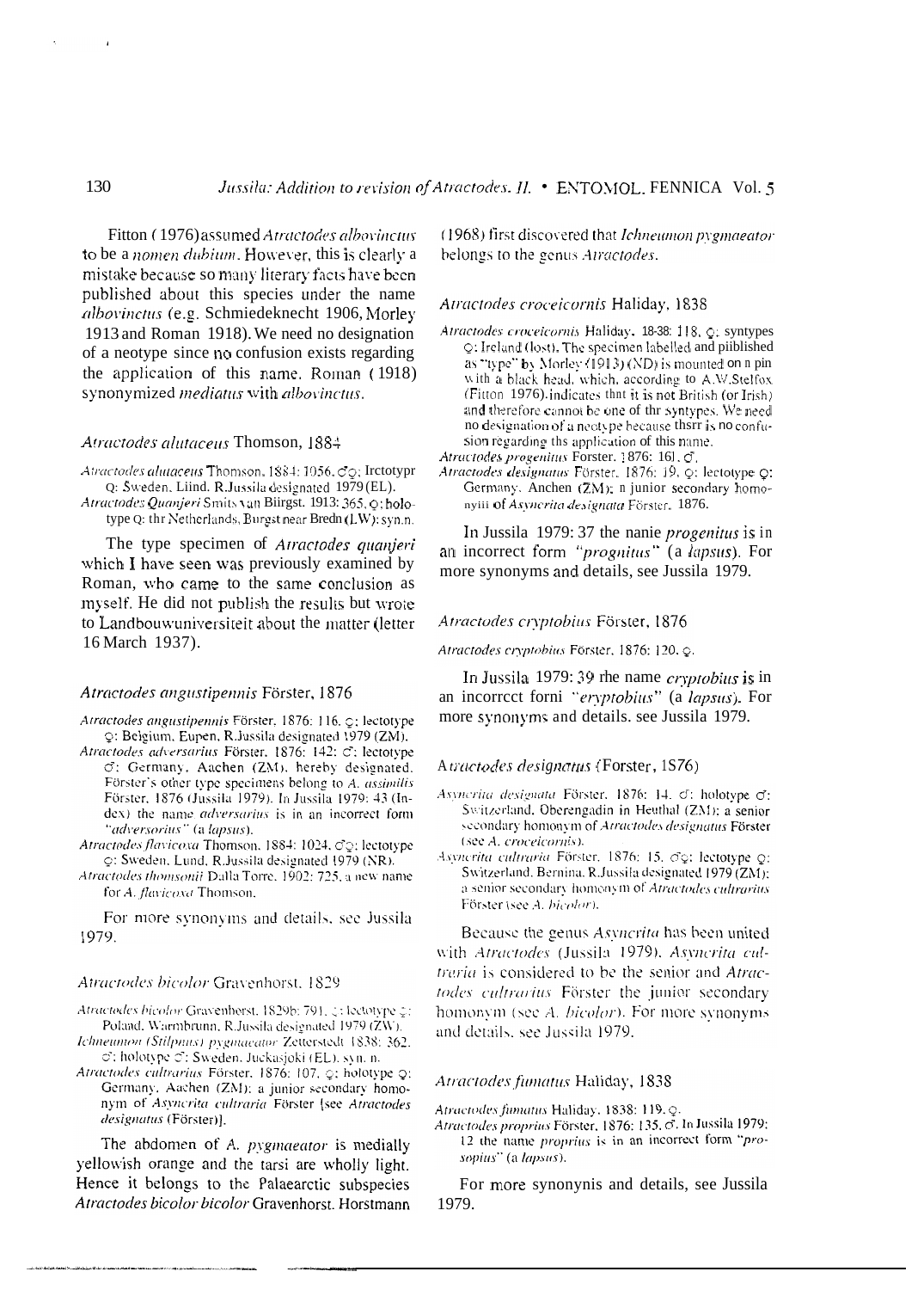Atractodes gravidus Gravenhorst, 1829

Atractodes gravidus Gravenhorst, 1829b; 793,  $\square$ ; Jussila 1979: ごこ.

Atractodes brevicornis Bauer, 1958: 185,  $\zeta$ : holotype  $\zeta$ : Germany, Ebensfeld/Ofr. (DEI), syn. n.

The length of the type specimen of A. brevicornis is about 8.5 mm. It is thus distinctly larger as a rule than A. gravidus, whose average length is 5.5-7.0 mm (Jussila 1979). But its structure and colouring perfectly resemble the type specimen of gravidus. For more details and synonyms of Atractodes gravidus, see Jussila 1979.

Atractodes intersectus (Boyer de Fonscolombe, 1852)

Hemiteles intersectus Boyer de Fonscolombe. 1852: 38. c': lectotype c': South Frünce. designated by Horstmann 1980 (MP). A senior secondary homonyni of Atractodes intersectus Forster. 1S76.

The lectotype specimen (which is the hest preserved syntype) is badly damaged: two fore legs, one middle leg arid the gaster are lacking. For this reason determination is impossible, and the specinien must be regarded as a species *nomen* dubium.

Atractodes mesozonius (Gravenhorst, 1829)

Phygadenon mesozonius Gravenhorst, 1829b; 700, c': type specimen lost (Frilli 1974 and 1978): nomen dubium. Atractodes mesozonius (Gravenhorst) Strobl 1901: 228.

# Atractodes nigripennis Hellén, 1949

Atractodes nigripennis Hellén, 1949; 8, c'at lectotype q: the Canaries. Tenerife: Los Mercedes (ZH). K.Horstmann designated 1990.

Female: Length 8.0-9.0 mm. Head shagreened, ± punctate on face and froms, vertex somewhat narrowed behind compound eyes; temple not broadest in its oral part; genal carina straight; occipital carina rounded in middle part; malar space about  $1.0 \times$  width of mandible; elypeus weakly convex, polished, its apical margin swollen in middle third, width about 2.5  $\times$ length; upper tooth of mandible longer and wider than lower tooth; compound eye glabrous; apical segments of antenna sphaerical. flagellum with 17-18 segments, length-to-thickness ratios: 2nd segment about 3.6, 3rd 3.5, 5th 3.4, 7th 2.2, 10th 1.8 and penultimate about 1.2. Mesoscutum polished with  $\pm$  shallow punctures, notaulus deep, reaching only 0.5 the distance to scutelluni; mesopleurumi polished with some punctures: propodeum polished bearing strong carinae. median area a little broader in its middle, polished and transversely shagreened in its caudal part, length about  $2.3 \times$  width, no apophysis or crest, propodeal spiracle rather small. Areolet open. second recurrent vein with one bulla; nervellus weakly antefurcal. Length of hind femur about  $5.0 \times$  width: tarsal claw slender, longer than arolium. Gaster, seen from side, apically  $\pm$  acute, seen from above compressed from segment 3 to apex: seen from side, apes of 1st segment rather strongly curved; length of postpetiole about 1.0 x width, tergite 1 polished, carinae weak; tergite 3 polished, length about 1.1 x width; hypopygium with no punctures. - Black; dark brown on mandibular teeth, stigma and apes of gaster; yellowish orange on gastral segments 2-6. Wings fuscous. Legs wholly black.

Male: Resembles female. Gaster yellowish orange except for black 1st segment and apical claspers.

A. *nigripennis* belongs to the subgenus Atractodes Gravenhorst. This species is easily distinguished from the other western Palaearctic Atractodes species by its dark wings. It has been found only in the Canaries (Hellén 1949 and Báez & Ortega 1978).

# Atractodes obsoletor (Zetterstedt, 1838)

- Porizon obsoletor Zetterstedt, 1838: 395, 5: holotype 0: Norway, Lyngen (Horstmann 1966).
- Atractodes neophytus Förster, 1876:106, c: holotype o: Germany, Aachen (ZM); syn. n.
- Atractodes agilis Förster, 1876: 145. C.
- Atractodes niger Förster, 1876: 146, G.
- Atractodes declinis Förster, 1876; 166, C.
- Atractodes försteri Dalla Torre, 1902: 725; a new name for A. niger Förster (praeoccup.) (now obsoletor Zetterstedt) (Dalla Torre 1902); syn. n.

For more details, see Jussila 1979.

# Atractodes pediophilus Förster, 1876

Atractodes pediophilus Förster, 1876: 109, Q.

Atractodes corruptor Förster, 1876: 174. G; lectotype G: Germany, Aachen (ZM), hereby designated. The other male specimen in Förster's collection belongs to the species A. croceicornis Haliday, 1838 (Jussila 1979).

For more synonyms and details, see Jussila 1979.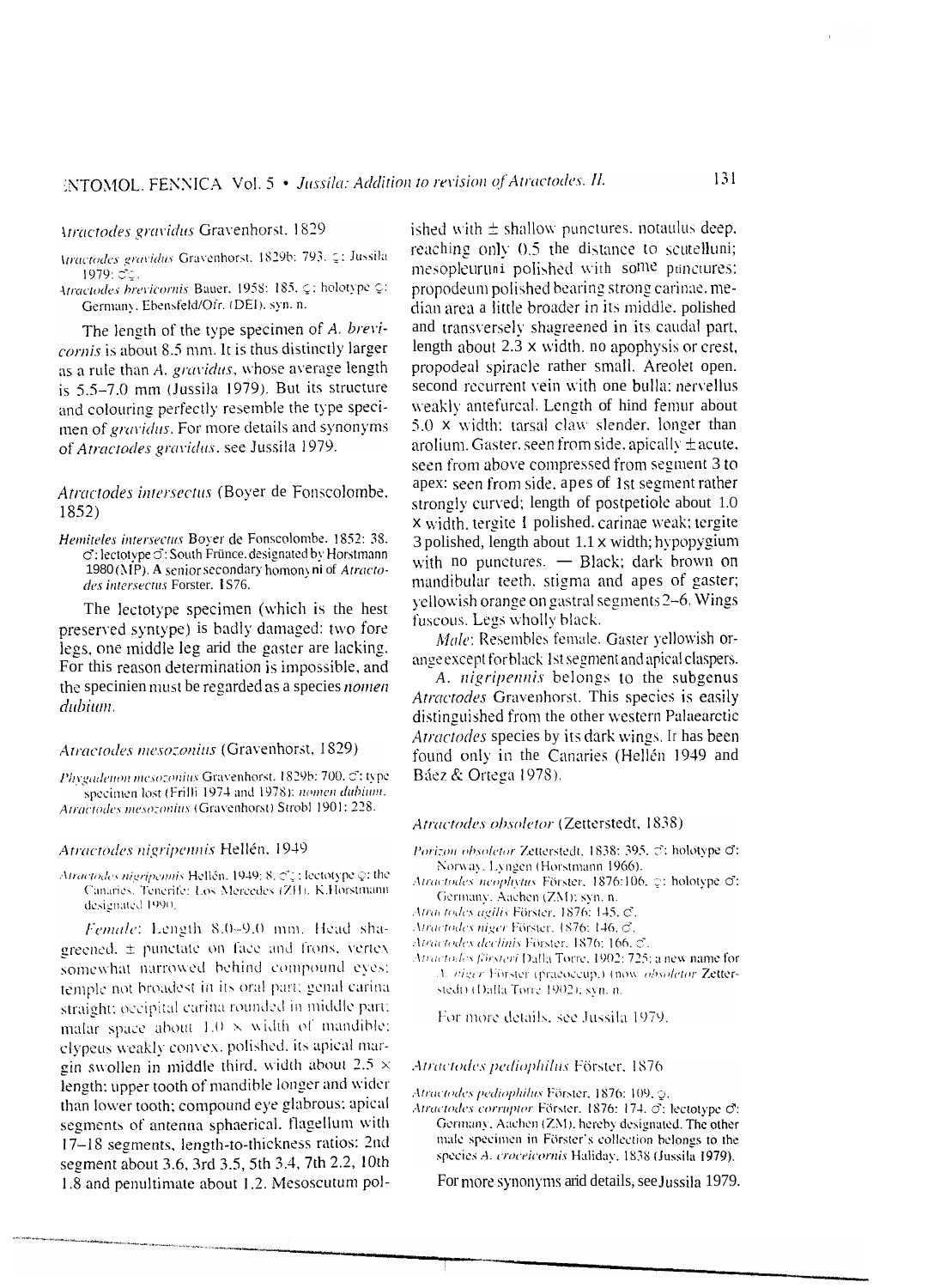# Atractodes quadrispinus Ratzeburg. 1847

Atractodes quadrispinus Ratzeburg, 1847: 58; the type specimens (DEI) lost (Dr J.Oehlke in letter): nomen dubium.

### Atractodes riparius Ruschka, 1913

Atractodes riparius Ruschka, 1913: 48, C (Ruschka & Thieneman 1913); the type specimen (Germany, NW) lost (Dr Max Fischer in letter): nomen dubium.

# Atractodes spiniger Snellen van Vollenhoven, 1876

Atractodes spiniger Snellen van Vollenhoven. 1876: 239,  $\sigma$ ; the type speciinen (the Nederlands, near Leyden) lost (Krikkeii & al. 1981): nomen dubium.

#### Atractodes teneriventris (Gravenhorst. 1829)

Phygadeuon teneriventris Gravenhorst. 1829b: 689. O: lectotype o' (head missing), see Frilli 1974: 146 and 1978: 160.

Atractodes teneriventris (Gravenhorst) Strobl 1901:228.

According to Pfankuch (1923) this species belongs to the species Mesoleptus laevigatus (Gravenhorst, 1829). and Frilli (1974 and 1978) placed to the genus Atractodes. I have seen the type specimen aiid 1 think that it could belong to the species *Atractodes gilvipes* Holmgren, 1858. But the correct determination without the essential characters of the missing head is impossible. (essentially in relation to the related species A. bicolor Gravenhorst. 1829). It iiiiist therefore be considered a nomen dubium.

#### Atractodes thomsoni (Dalla Torre, 1902)

Atractodes rufipes Thomson, 1884; 1025,  $\square$ ; holotype  $\square$ ; Sweden Skåne, Ringsjön (EL). A junior primary homonym of Atractodes rufipes Provancher, 1874 and Atractodes rufipes Förster, 1876, and a junior secondary homonym of Atractodes rufipes (Förster, 1876) (= Asyncrita r.) (Fitton 1982 and Jussila 1983).

Asyncrita thomsoni Dalla Torre. 1902: 739.

The name Atractodes thomsoni (Dalla Torre) is itself a senior secondary homonym of Atractodes thomsonii Dalla Torre. However, these names were published simultaneously and, acting as the first reviser (Article  $24(a)$  of the Code), Fitton rejected Atractodes thomsonii Dalla Torre as the junior name (Fitton 1982). A. thomsonii is

an unnecessary new name for A. flavicoxa Thonison (speciec not prneocc.) and must be a synonym of A. angustipennis Förster. Atractodes thomsoni Jussila, 1979 is A. townesi Jussila, 1983. For more details, see Jussila 1983.

#### Atractodes vicinus Forster, 1876

- Atractodes intersectus Förster. 1876: 122. Q; holotype Q: Germany, Aachen (ZM), a junior secondary homonyiii of Atractodes intersectus (Boyer de Fonscolombe,  $1852$ ).
- Atractodes vicinus Forster. 1876: 122. Q: holotype Q: Germany, Aachen (ZM).
- Atractodes rufipes Förster. 1S76: 135. o": holotype O: Germany, Aachen (ZM). A junior primary homonym of Atractodes rufipes Provaiicher, 1S71 aiid a senior primary homonym of Atractodes rufipes Thoinson. 1884 aiid a junior secondary honionym of Atractodes rufipes (Förster, 1876)  $(=Asyncrita r.).$
- Atractodes cautior Förster. 1S76: 138. O; lectotype d: Germany, Aachen (ZM). herebp designated. The other three males in Förster's collection belong to ths species A. cryptobius Förster. IS7h (Jussila 1979).
- Atractodes crassicornis Thonison, 1884: 1025. Q: lectotype Q: Sweden, Sk: Lund. hereby designated (EL). The specimen labelled and published by Jussila (1979) as lectotype is froni "Pålsiö" and therefore cannot be a syntype: it has no type status (Fitton 1982).
- Atractodes sarutheinii Dalla Torre. 1902: 727: a new name for A. rufipes Förster (praeoccup.) (= now vicinus Förster) (Dalla Torre 1902); syn. n.

Because the name *intersectus* of Boyer de Fonscolombe is older than that of Forster, the name of the latter is a junior secondary honionyni. and the name of the species must he vicinus. For more synonyms and details, see Jussila 1979.

# Stilpnus tenebricosus (Gravenhorst, 1829)

- Hemiteles tenebricosus Gravenhorst, 1829b; 785, 6; lectotype  $\oslash$ : "Germany, Warmbrunn, designated by Diller and Horstmann 1979 (Horstmann 1979) (ZW).
- Atractodes vestalis Haliday, 1838; 118,  $\zeta$ ; lectotype  $\zeta$ ; the British Isles, designated by Morley 1913 (ND). Junior synonym of Stilpnus tenebricosus (Gravenhorst) (Jussila 1987: 3).
- Atractodes discoloripes Förster, 1876; 105, Q; holotype Q: Germany, Lousberg (ZM); syn. n.

I have studied thr type specimen of *Atractodes discoloripes* aiid stnted that it belongs to the species Stilpnus tenebricosus (Gravenhorst, 1829). For more synonyms aild details, see Jussila 1987.

132